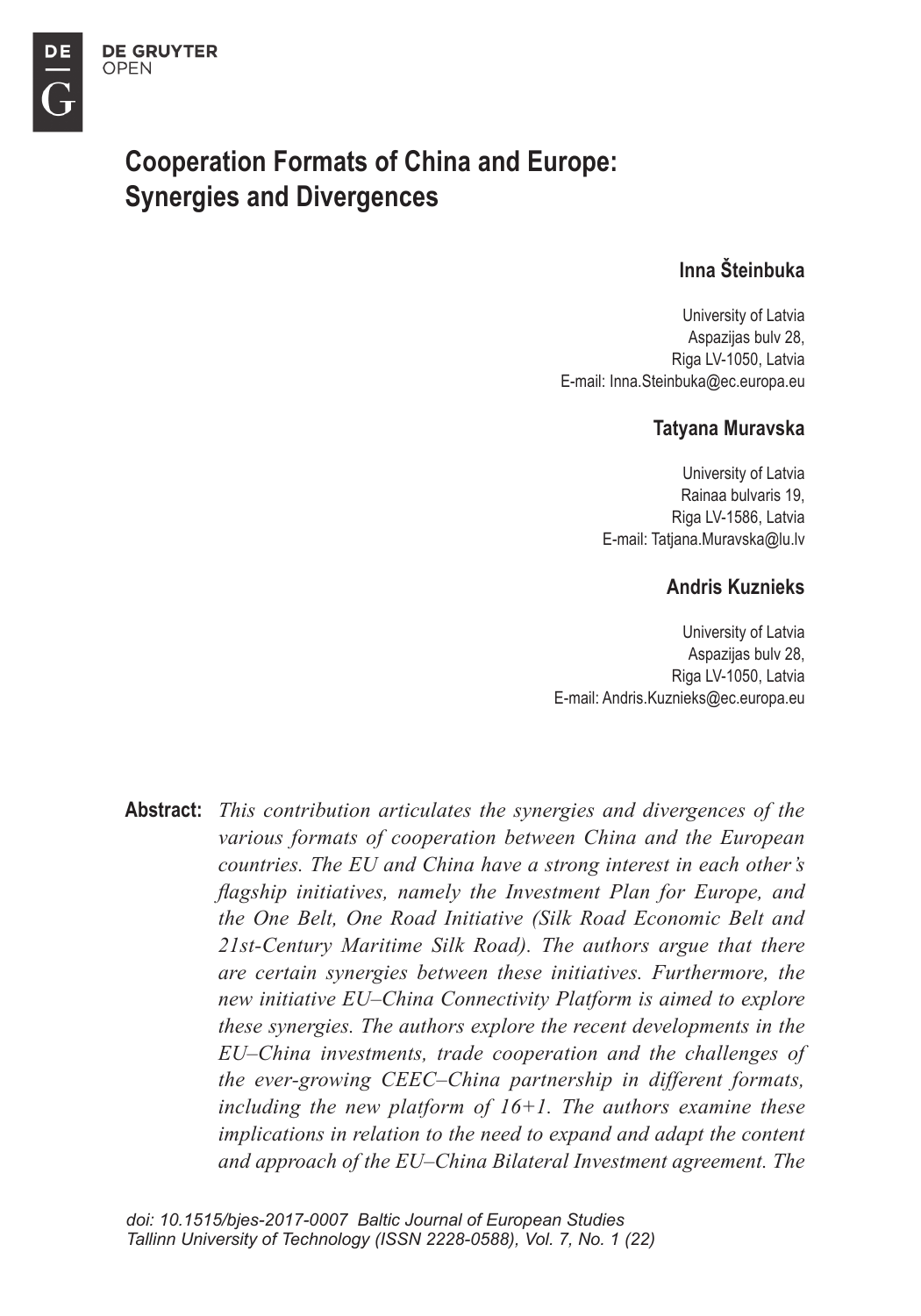article concludes that the CEEC–China relation does not go against the EU; moreover, neither the CEE countries nor China have any motivation to try to weaken the EU.

**Keywords:** Bilateral investment agreement. CEEC economic integration. EU. trade and investment

#### $\mathbf{1}$ **Introduction**

Historically, EU-China relations have focused to a large extent on trade in goods, and recently trade in services has also been growing rapidly. Trade in services is a relatively new development as compared with trade in goods. Contemporary EU–China initiatives and new cooperation formats have taken place in a difficult geo-economic situation and climate shaped by the impact of the economic crisis, Brexit and the US elections will have further repercussions to the EU–China relations also in the light of uncertainties regarding the Trans-Pacific Partnership Agreement (TPP) and the Transatlantic Trade and Investment Partnership (TTIP). This could subsequently lead to a further increase of China's role in the global arena—including trade and investments.

The field of investments is still seen as holding a vast untapped potential for European and Chinese economies. The article explores the recent developments in the EU–China investments and trade cooperation and the challenges of the ever-growing CEEC–China partnership in different formats, including the new platform of 16+1. While this new platform is still a 'work in progress', it has attracted increasing attention for supposedly affecting the united stance of the EU in the conduct of its foreign policy. In this article the rationale of each of the three sides—China, the EU and, more specifically, Central and Eastern European countries (CEEC)—will be analysed. It is argued that there is nothing substantive in this relation which would go against the EU; moreover, neither the CEE countries nor China have any motivation to try to weaken the EU. The article also articulates the synergies and divergences of the various formats of cooperation between China and the European countries.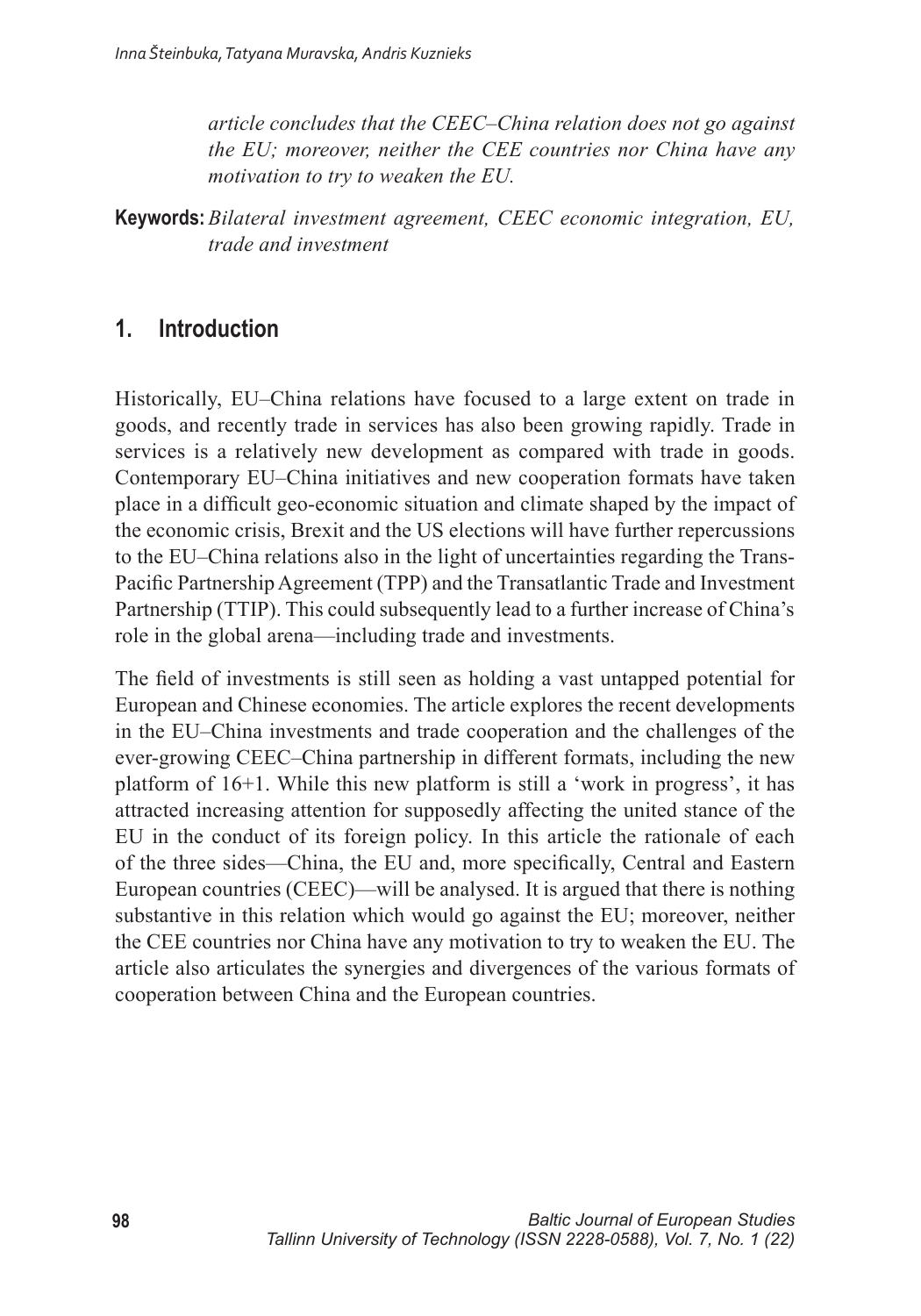#### $\overline{2}$ FU-China trade and investments

The EU and China are two of the biggest traders in the world. China is now the EU's second trading partner behind the United States, and the EU is China's main trading partner. EU–China trade has increased dramatically in recent years; for most trade items they are increasingly competitive (Fig. 1).



Figure 1. Development of EU exports and imports of goods with China, 2005–2015 (billion euros)

China and Europe now trade well over 1 billion euros a day (EC DG Trade, 2016). The EU imports from China are dominated by industrial and consumer goods: machinery and equipment, footwear and clothing, furniture, and toys. EU exports to China are concentrated on machinery and equipment, motor vehicles, aircraft, and chemicals. According to the DG Trade of the European Commission (EC, 2016), the year 2015 has been marked by record trade deficit in goods worth of 180 billion euros, but record surplus in services (Fig. 2).

The EU is committed to widen trading relations with China. However, the EU wants to ensure that China trades fairly, respects intellectual property rights and meets its WTO obligations.

The 2008 financial crisis in Europe, and the subsequent (and still ongoing) debt crisis which hit the continent in 2010, has caused European investors to hold on tightly to their wallets. Europe today does not have a cash problem; it has a

Source: Eurostat. 2016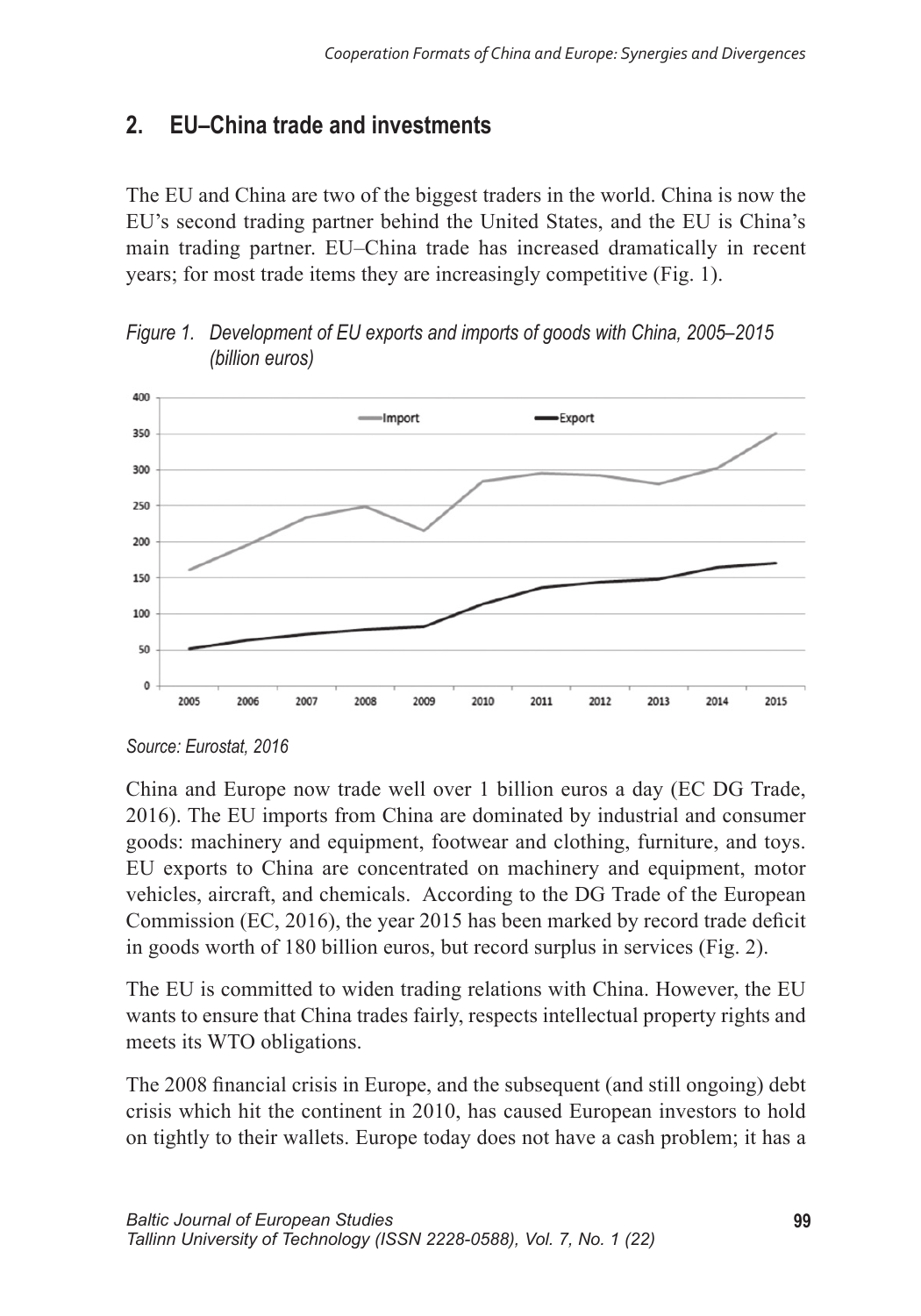

Figure 2. Development of EU exports and imports of services with China, 2010–2015 (billion euros)

liquidity problem. Businesses lack the confidence to spend the money they have. On the other side of the world, China is flush with cash from its economic boom. Chinese investors have stepped into the European investment void, buying properties, industries and financial assets (Fig. 3). China's outbound foreign direct investment (OFDI) has grown exponentially in recent years and hit a new record high of 20 billion euros in 2015, illustrating China's potential to become an important source of capital for Europe.

The 'Big 3' includes France, Germany and the UK; 'Benelux' includes Belgium, Netherlands and Luxembourg; 'Eastern Europe' includes Austria, Bulgaria, Czech Republic, Hungary, Poland, Romania and Slovakia; 'Southern Europe' includes Croatia, Cyprus, Greece, Italy, Malta, Portugal, Slovenia and Spain; 'Northern Europe' includes Estonia, Denmark, Finland, Ireland, Latvia and Sweden

Investment flows show vast untapped potential, especially when taking into account the size of the respective economies. China accounts for just 2–3% of overall European investments abroad, whereas Chinese investments in Europe are rising, but from an even lower base while investments from the EU in China amount to a mere 5% of European investments abroad and only a fraction of the overall trade volume. In turn, foreign direct investment (FDI) from China represents less than  $3\%$  of the total FDI inflow into the EU (Hanemann & Huotari, 2016). At the same time, the competition among EU states for Chinese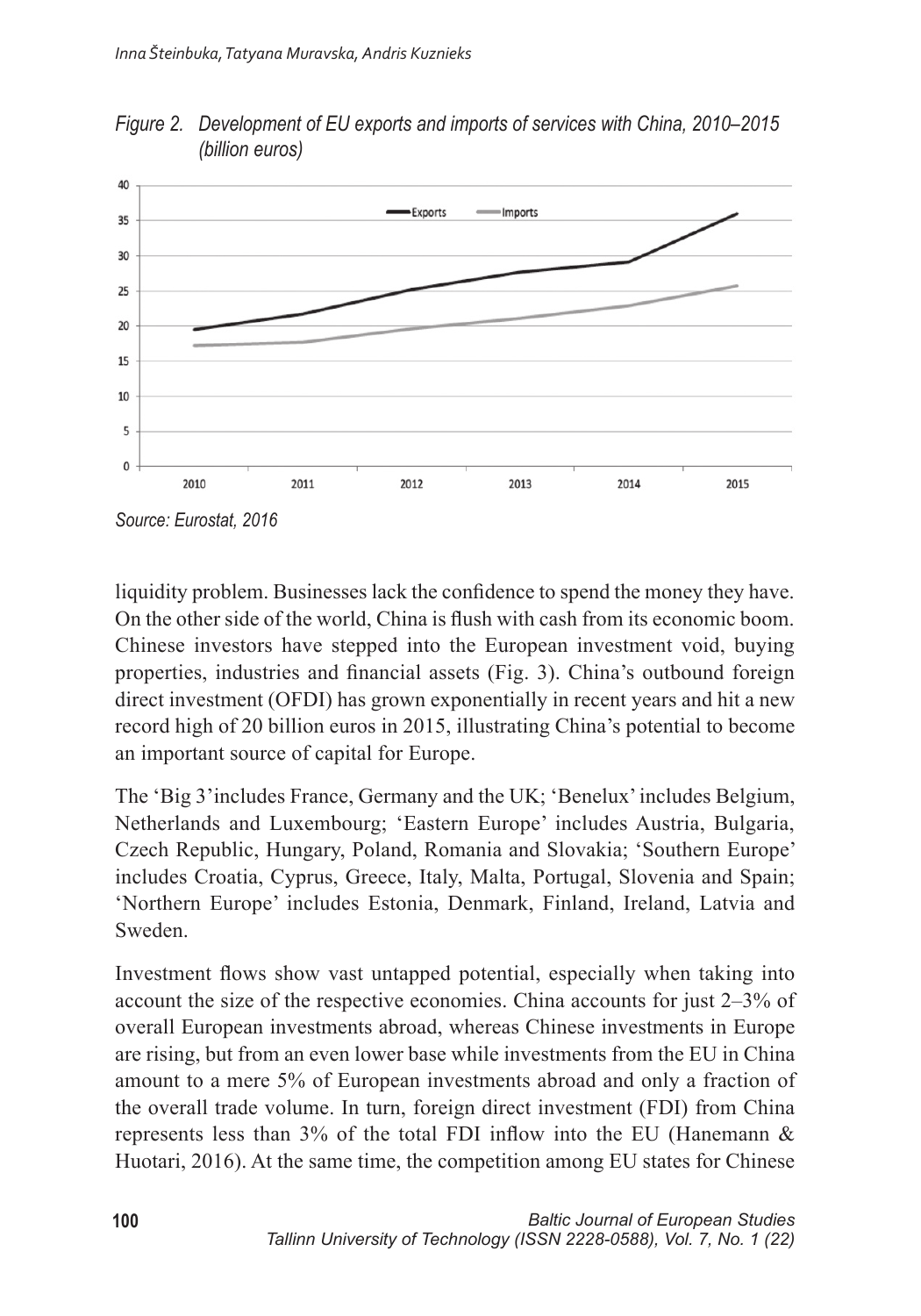



Source: Rhodium Group, 2016

capital has intensified, which weakens European leverage vis-à-vis China on important strategic questions. Moreover, investment patterns in 2015 further aggravate the existing economic concerns related to Chinese investment, most importantly the lack of equal market access for European companies in China and potential market distortions through state-owned and state-supported enterprises. Addressing those concerns now is critical as China expects to deploy an additional 1 trillion US dollars in OFDI in the coming five years in Europe and globally (Mission of China to the EU, 2016). Chinese investors have broadly followed the footsteps of other foreign investors in Europe by putting most of their investments in the wealthiest and largest European economies. The 'Big Three' (Germany, the UK, and France) have received a relatively constant figure of 4–8 billion euros over the last five years and they continued to be major targets in 2015. The big story of the past two years, however, is the sharp increase of Chinese OFDI in other parts of Europe. In 2015, Southern European economies accounted for almost half of all Chinese EU investment for the first time. High-profile 'flagship deals' (ChemChina's acquisition of Pirelli, Wanda's investment in Atletico Madrid, and Haitong's acquisition of Banco Espirito Santo's investment banking business) have put China in the role of a significant investor in those economies, amid otherwise sluggish FDI inflows. Investments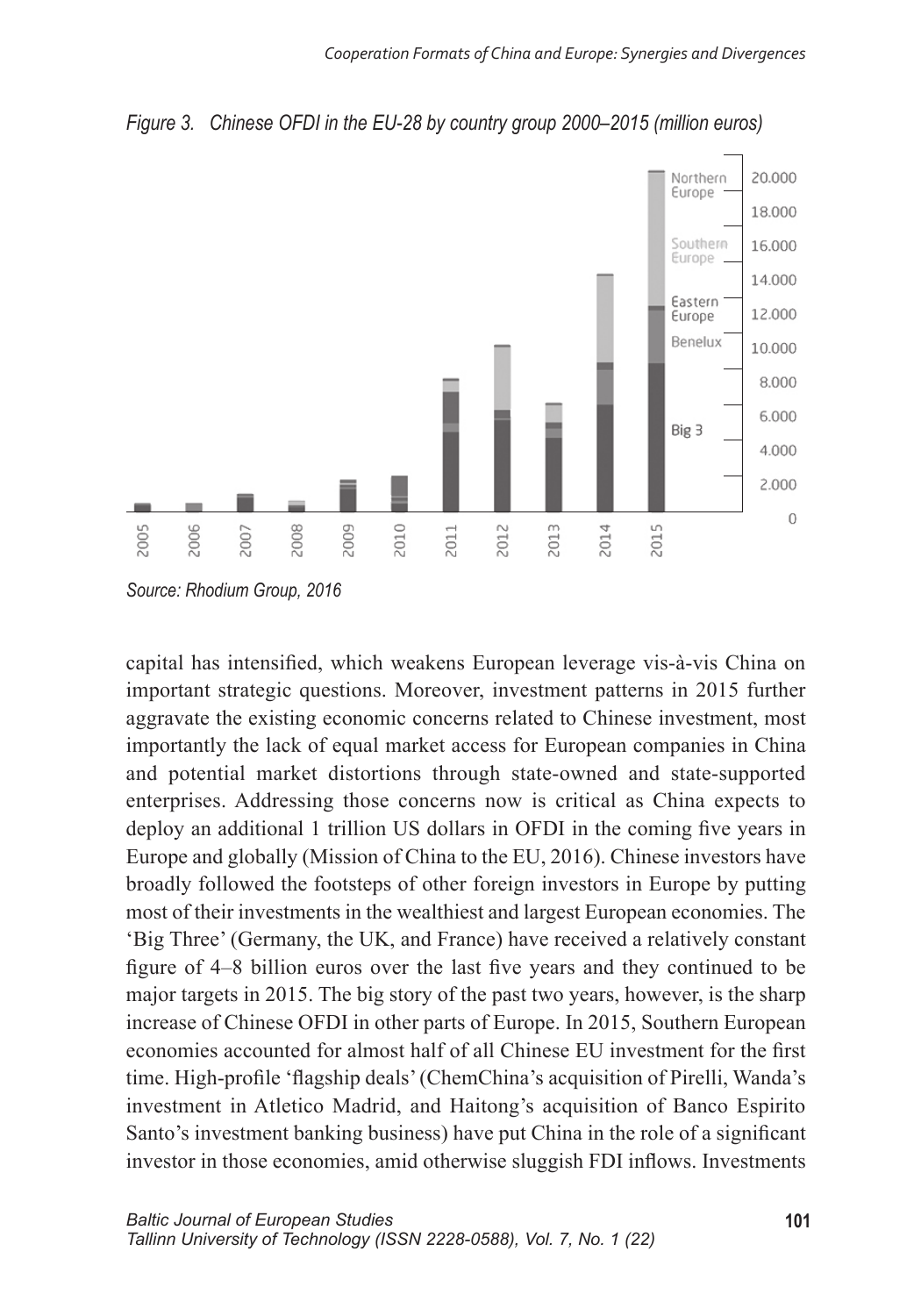in the Benelux countries also increased markedly in the past two years and pending projects could further boost Chinese presence in Eastern Europe if they materialise (Mission of China to the EU, 2016). The broader geographic dispersion of Chinese OFDI across Europe has increased competition between EU states for Chinese investment (Fig. 4).





Source: Rhodium Group, 2016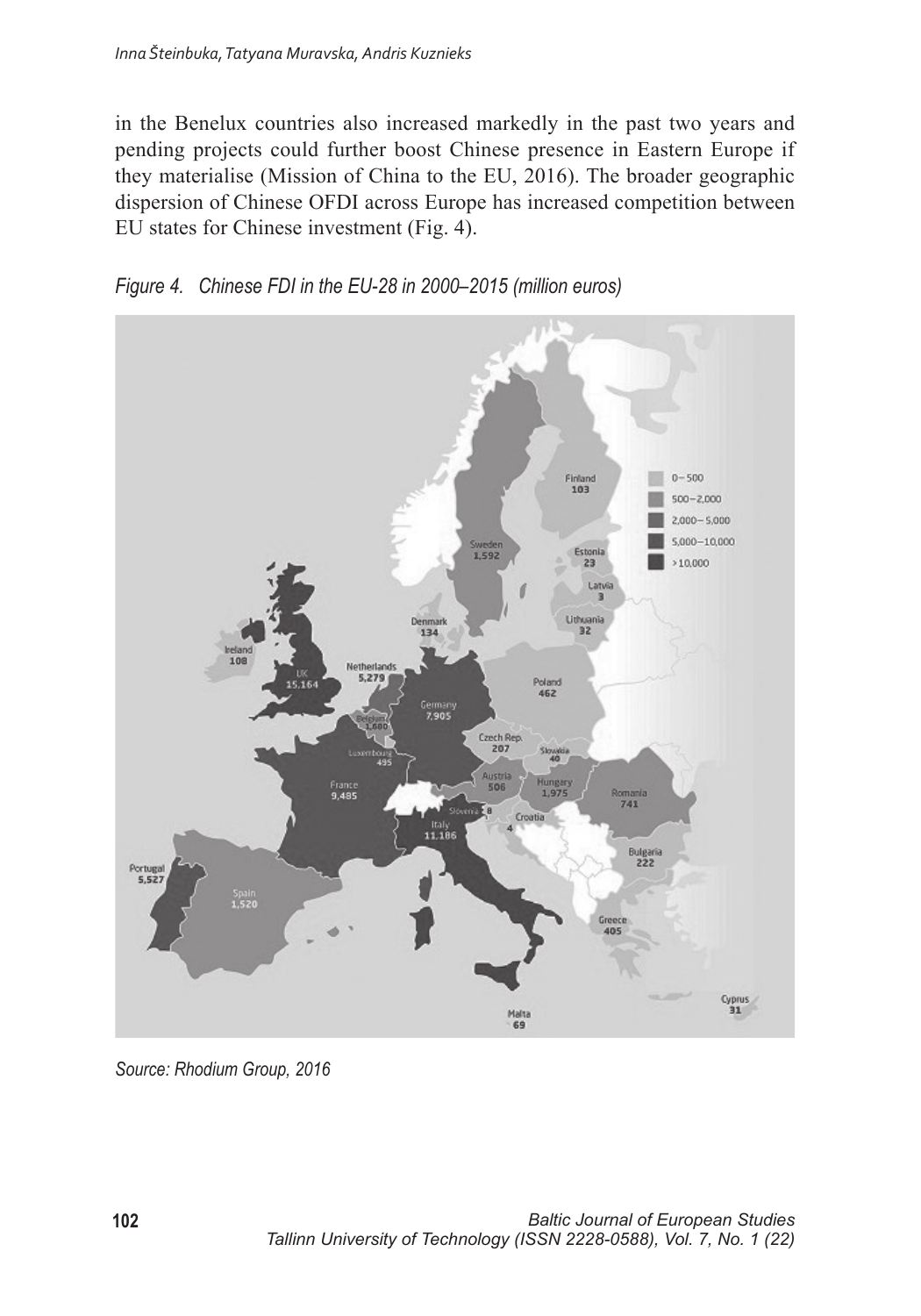In 2015, virtually every EU Member State (MS) has sought high-level exchanges with China to strengthen bilateral investment and China is increasingly able to use the promise of capital as a carrot for other foreign policy goals. Greater capital flows, for example, remain the core driver of the rapidly evolving  $16+1$ relationship between China and Central and Eastern European economies. Another example is the UK, where a flurry of high-profile investments has contributed to a visible shift in the UK's China policy. This race for Chinese investment is also contributing to a division between European economies over important economic policy decisions, most recently whether the EU should grant China Market Economy Status or if the EU should enter negotiations over a potential free trade agreement with China.

In addition to the anticipated economic gains from increased investments within various formats, European policymakers and businesses alike have placed high hopes in the conclusion of the bilateral investment agreement (BIA). In January 2016, representatives of the European Commission and the Chinese Ministry of Commerce met in Beijing for the ninth round of negotiations over the BIA between the EU and China. Negotiations over the BIA were initiated after the eurozone crisis erupted in 2008. The need for liquidity in European countries served as an impetus to enhance the possibilities of acquiring investments from outside Europe, while China pursues secure and predictable environments for its investments. The EU–China BIA is one of the priorities of the EU's new trade and investment strategy 'Trade for All' (Ewert, 2016), as a means to deepen relations with China. According to optimistic estimates, the negotiations could be concluded in 2017.

#### Flagship initiatives to foster EU-China investment cooperation  $3<sub>1</sub>$

The EU and China have a strong interest in each other's flagship initiatives, namely the Investment Plan for Europe, and the Belt and Road initiative (Silk Road Economic Belt and 21st-Century Maritime Silk Road). We argue that there are certain synergies between these initiatives (Fig. 5).

Furthermore, the new initiative EU–China Connectivity Platform is aimed to explore these synergies.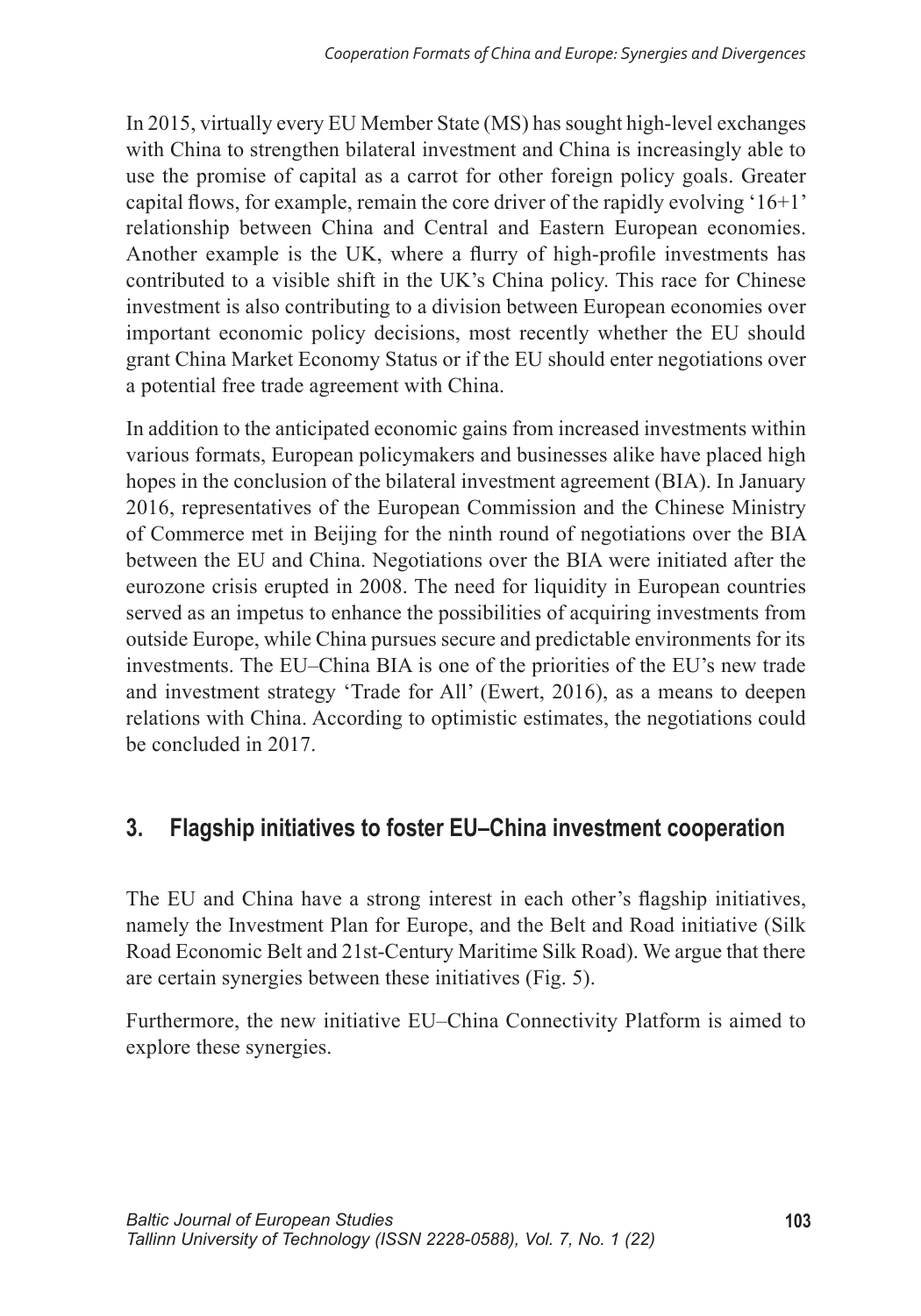#### Figure 5. The EU–China cooperation: when geopolitical meets geoeconomics

- The EU's Strategic **Investment Plan (Juncker)** Plan)
- The European Fund for **Strategic Investments (EFSI)**
- . The One Belt One Road (OBOR) initiative
- . The Silk Road Fund
- The Asian Infrastructure **Investment Bank (AIIB)**

#### THE EU - CHINA BILATERAL INVESTMENT **AGREEMENT**

Source: European Economic and Social Committee, 2016

### 3.1 Investment Plan for Europe

The idea behind the European Fund for Strategic Investments (EFSI) is that the public money will unlock the money from hesitant private investors in Europe and beyond. One could argue that the Chinese are more inclined to find Europe an attractive investment than are European investors. Chinese Premier Li Kegiang announced at the EU–China summit that China stands ready to dock with the EU's investment plan and make infrastructure investments (Mission of China to the EU, 2016). Specific figure on China's investment intentions has not been mentioned, although media reports have speculated that Beijing could invest between 5 and 10 billion euros in the EFSI, the EU's guarantee scheme to back risky projects in the EU. EU officials and Chinese authorities are examining what instruments could be used to channel the investment. The European Investment Bank (EIB) has set up a working group with the task to identify concrete modalities for joint EU-China cooperation on the Investment Plan for Europe. The group, which includes experts from China's Silk Road Fund, the Commission, and the EIB, will explore areas and opportunities for co-financing and participation from the Chinese side (Valero, 2016).

China's investment in the EU has sparked controversy in the past. In Greece, Chinese company COSCO was blamed for paying a fraction of European salaries and for not respecting European rights, according to the longshoreman's union (Valero, 2016). Elsewhere, Chinese labourers have been brought in to work on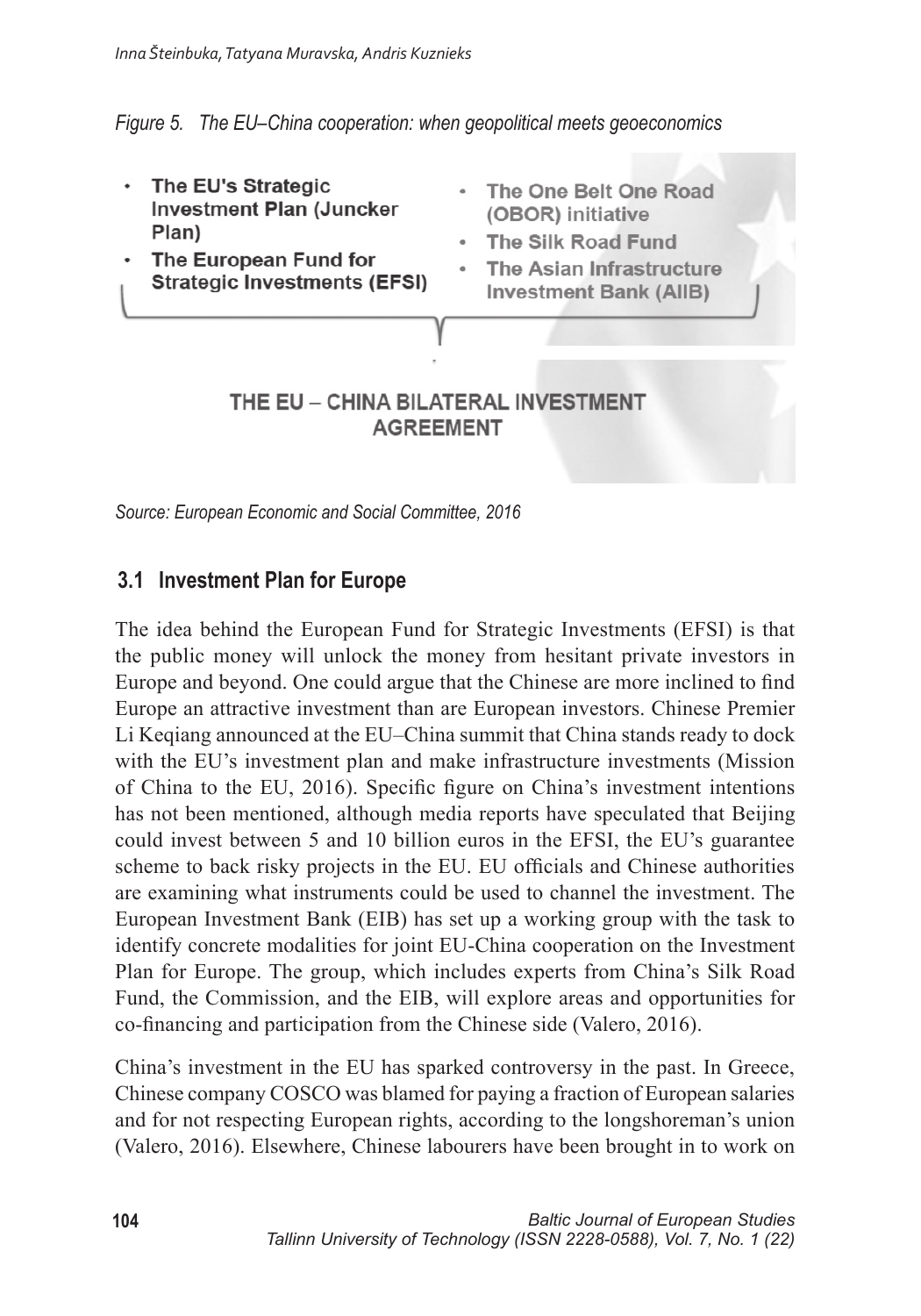massive infrastructure projects, calling into question whether its involvement would create additional jobs for Europeans, as the investment plan aims to do.

The UK obtained financial support from China to construct a nuclear plant in Hinkley. In return for a 2 billion pounds loan guarantee, the UK will allow Chinese companies to build an additional nuclear plant in Bradwell, Essex.

The GMB union, which represents nuclear workers, said linking that deal to a reactor at Bradwell would be a "betraval" of British workers. Brian Strutton, GMB National Secretary for Energy, said that "Chinese nuclear technology is unproven, and no UK government should even consider allowing it to be used in a new nuclear power station 60 miles from London" (Valero, 2016).

However, referring to Fraser Cameron, director of the EU-Asia centre in Brussels, China's contribution to the new investment fund represents a "winwin situation" for both partners (Valero, 2016). While Beijing wants to bolster its soft power in Europe, and gain European support on issues such as the reform of the IMF and the World Bank, China is also looking for large-scale projects to invest in that represent good business opportunities, in particular, high-speed trains and nuclear power plants.

## 3.2 China's Belt and Road initiative

The figures speak for themselves—55% of the world's GDP, 70% of the world's population and 75% of energy resources are concentrated in the region covered by the OBOR initiative. With a planned overall financial commitment of around 1,400 billion euros, the strategic objective of this initiative is to reinforce China's role in global relations and step up its economic and trade relationships with the 65 countries also involved through transport and logistics infrastructure projects (Palmieri & Celi, 2016).

The Juncker Plan and China's Belt and Road initiative are symmetrical. This strategy, which was unveiled in 2013, is focused on connecting the countries of Eurasia and the wider world through improved infrastructure networks, investment projects and cultural exchanges. The initiative has a land and a sea component, known respectively as the Silk Road Economic Belt and the 21st-Century Maritime Silk Road. Unlike the original Silk Road, however, the new project is not predominantly about transportation infrastructure but about economic integration. It attempts to create a set of political and institutional tools with which China can start to reorganise global value chains and stamp its imprint on the rules governing the global economy.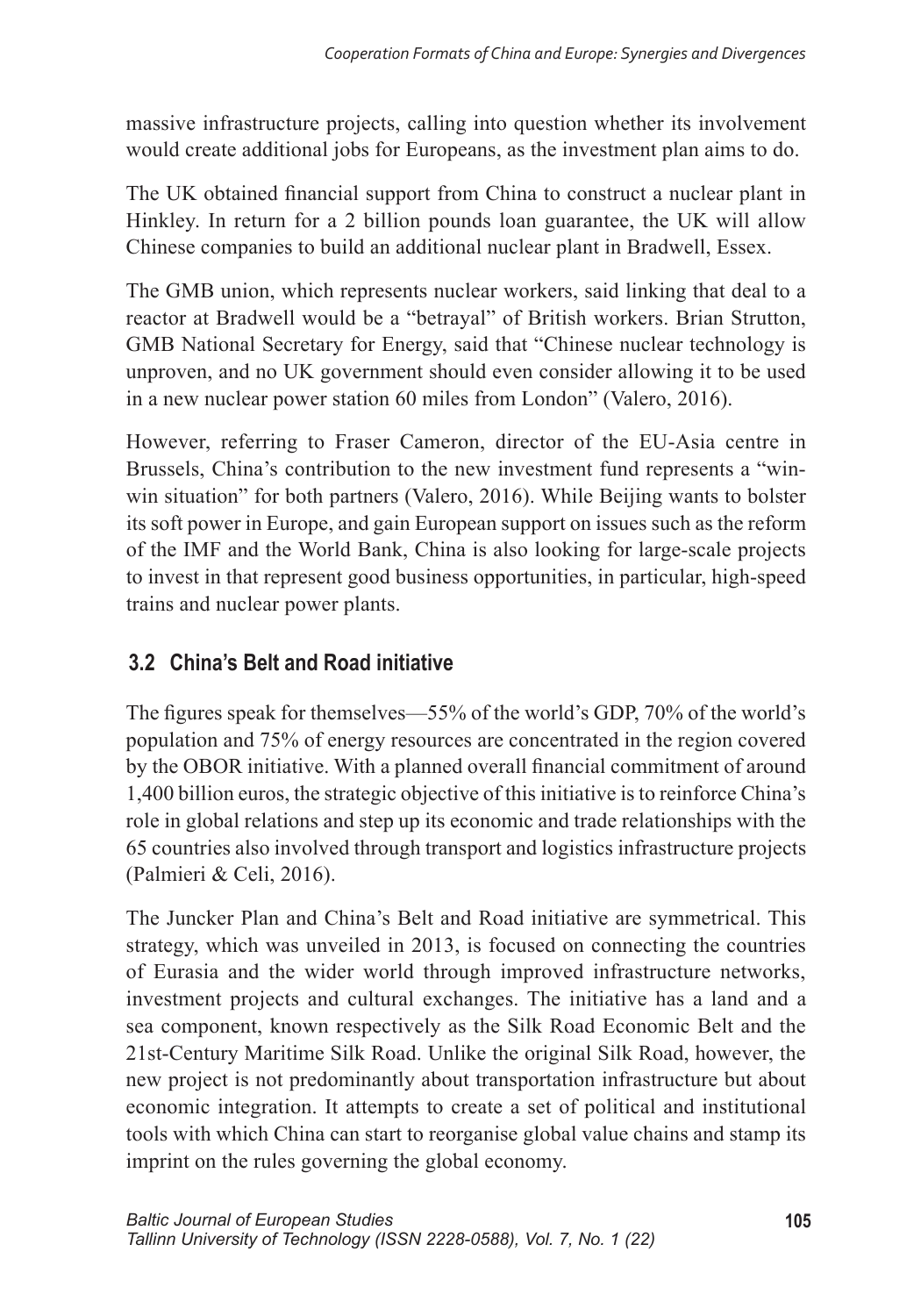The initiative is aimed at encouraging the countries along the Belt and Road to achieve economic policy coordination and carry out broader and more in-depth regional cooperation, and jointly create an open, inclusive and balanced regional economic cooperation architecture. In June 2015, China and Hungary signed a memorandum of understanding on further cooperation under the framework of the Belt and Road initiative. It is the first initiative document China has signed with a European country. China will work together with Hungary to step up the modernisation of the Budapest-Belgrade railroad, the construction of a China-Europe land-sea express line and completion of other major infrastructure projects (Gambrella, 2016). Both the Belt and Road initiative and the Juncker Plan will be primarily focused on infrastructure and cross-border connections. The plan is for 'Silk Road' infrastructure projects to extend all the way to Budapest, where they could link up with EU infrastructure projects funded by the Juncker Plan





Source: Xinhua, 2015

The interest of Chinese businesses in investing in the European market is currently intense. Last year non-financial foreign direct investment from China to the EU was almost 10 billion dollars, exceeding FDI from the EU to China for the first time (Macaes, 2016). It is not just the lack of intra-European investment that is attracting Chinese businesses. Europe's regulatory environment also makes it an attractive destination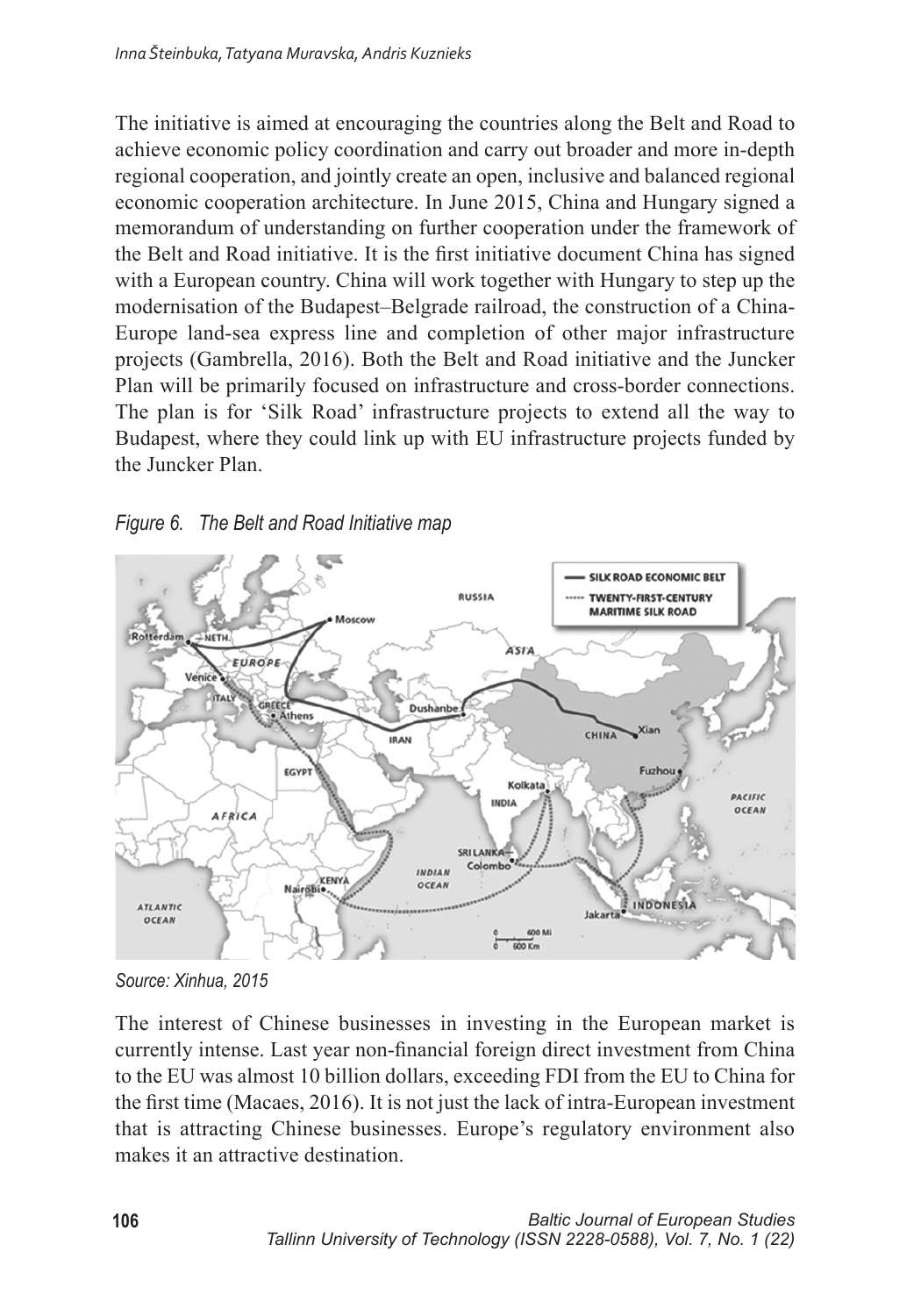## 3.3 EU-China Connectivity Platform

The willingness of the EU and China to explore synergy between the two development strategies lead to establishing the EU–China Connectivity Platform as a vehicle to connect the Eurasian continent through a physical and digital network. The network would enable the flow of trade, investment and peopleto-people contact (Turcsányi, 2014). According to the EU strategy, cooperation on digital economy should harness growth through open markets, common standards and joint research on the basis of reciprocity in areas such as 5G mobile communications and the internet of things (EC, 2015).

With the EU's know-how and mature legislation system, and China's huge market needs and fast-moving innovation on advanced technology, the EU and China are natural partners, The Connectivity Platform would provide visibility on investment opportunities along the Silk Road to interested investors and other parties, as well as to provide a level playing field for investors and relevant business on both sides. Some of these projects might be suitable for financing by EU resources (including EFSI) and/or Chinese funds (such as Silk Road Fund). The EIB would contribute to the work of the Platform so as to explore opportunities for co-financing infrastructure links between the EU and China, in the framework of EIB external mandates

The EU wants a China that is economically more open and stable, with significantly improved market access for foreign companies. A company like Alibaba could play a key role in this process by providing the EU companies and in particular small and medium-sized enterprises—a platform to reach Chinese undertakings and consumers. In this context, deepening cooperation on customs and trade facilitation would be appropriate to boost e-commerce between the EU and China. At the same time, the EU establishes a common minimum definition of what constitutes critical national infrastructure in the context of inward investment, to provide legal certainty and promote investment, something it has done, for example, with the countries of Eastern Partnership (Kerikmäe & Chochia, 2016).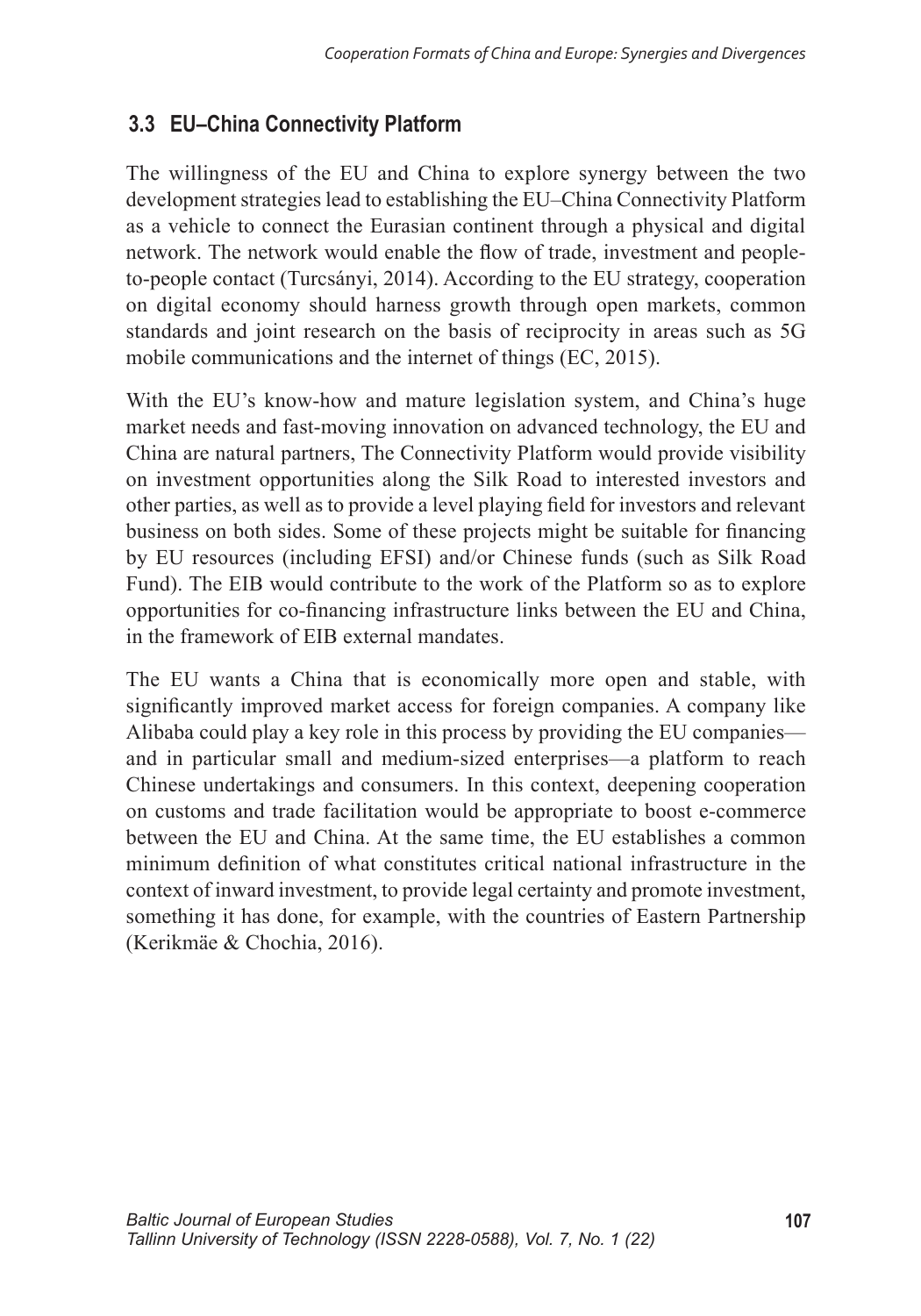### 3.4 Investment banking for infrastructure building and strategic development in Asia

The new international development bank was launched in early 2016. Although it is seen as a rival to the US-led World Bank, many countries have agreed to join the Asian Infrastructure Investment Bank (AIIB) in recognition of China's growing economic clout. So far 13 EU Member States (Austria, Denmark, Finland, France, Germany, Italy, Malta, Netherlands, Poland, Portugal, Spain, Sweden, UK) have joined the Asian Infrastructure Investment Bank, which is considerable participation, at the same time indicating that not all EU Member States have the same stance on the issue of joining the AIIB. The prospects for other EU Member States to join are not clear and depend very much on countries themselves. It seems that Beijing seeks to change the unwritten rules of global development finance. The AIIB is expected to lend 10 to 15 billion dollars a year for the first five or six years and has started its operations in the second quarter of 2016 (Palmieri & Celi, 2016). The opening of the Asian Infrastructure Investment Bank (AIIB) is part of China's vision of strategic development, which aims to achieve the "two centenary goals".

For China, the new bank is fundamental for reinforcing its international position outside the Post Bretton Woods System. The initiative is intended to support the introduction of a multipolar financial and currency system able to offer alternative solutions to the monopoly of the dollar.

Unlike other, similar initiatives, such as the New Development Bank (NDB), which was set up by the BRICS. China has asked other countries to be founding members of the AIIB without any prerequisites. While for Asian countries this provides an opportunity to take actively part in the decision-making process on investments which will reduce their infrastructure deficit, for European countries joining the AIIB is seen as an opportunity to tap into the major infrastructure market which will be developing in Asia in the coming years by winning tenders and subcontracting contracts for their own companies.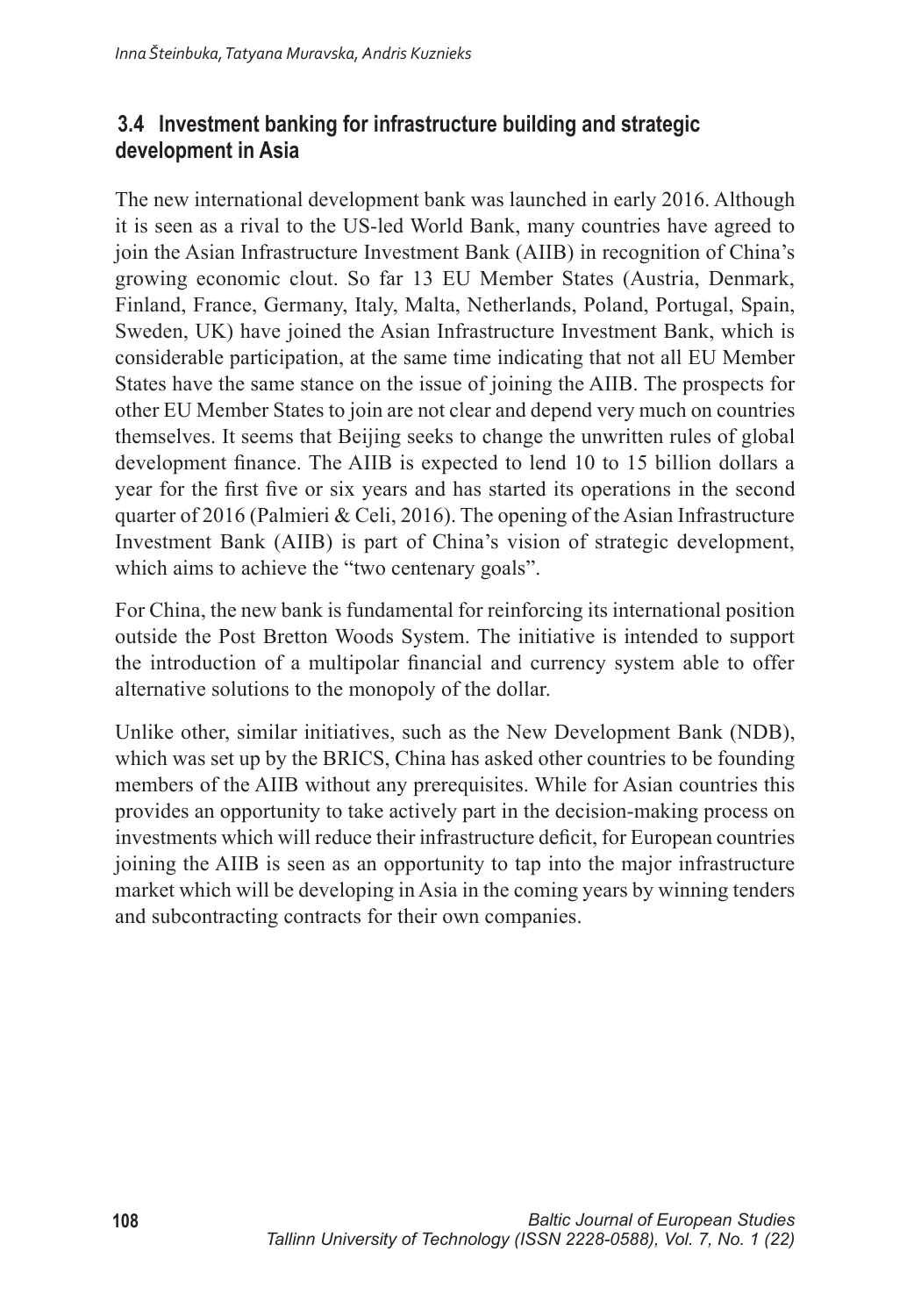## 4. Framework 16+1: developments and prospects

## 4.1 New opportunity

Despite the large volume of trade, mutual direct investment is still relatively low, according to the European Community with just over 2% of EU FDI in China (EC, 2016).

For years, European companies sought to benefit from cheap labour by building factories in China, but today that trend is reversing. Chinese investors are now eyeing Eastern Europe and the Mediterranean, where the eurozone crisis has pushed labour costs down and created hunger for foreign investment.

The CEE EU countries are not at the forefront of EU relations with third countries. Since the fall of the communist regimes their foreign policies have been almost predominantly oriented towards the EU. Now these countries are interested in developing relations with China in the CEEC–China 16+1 cooperation format, which raises issues in relation to the EU common foreign trade policy. CEEC-China  $16+1$  cooperation format is driven by trade promotion and investment, thus serving as a basis for enhancing the bilateral cooperation between China and CEEC, which the Chinese media describe as a "golden opportunity". The format has included a wide range of activities and in such sectors as cooperation and connectivity, economic and financial issues, agriculture and forestry, science, technology and health, people-to-people contacts and cultural exchanges, cooperation at the local governmental level (LIIA, 2016).

The format, which held its first summit in 2012 in Warsaw, Poland, brought together leaders from China and 16 CEEC: Albania, Bosnia and Herzegovina, Bulgaria, Croatia, Czech Republic, Estonia, Hungary, Latvia, Lithuania, Macedonia, Montenegro, Poland, Romania, Serbia, Slovakia, and Slovenia.

The situation of bilateral cooperation between China and CEEC is rather diverse with very different levels of progress and engagement achieved. But the questions remain: where there is this "golden opportunity" and whether there are any risks when it comes to the synergies between the EU–China relations and the  $16+1$  cooperation? Since the opening up of the  $16+1$  platform, relations between China and the CEEC have been increasingly attracting attention around Europe, for supposedly affecting the united position of the EU, which is against the EU good practices to develop a separate institutionalised relation with a third state. The rationale for this relatively new relationship should be seen from three perspectives—China as the initiator of the platform; the involved CEEC as the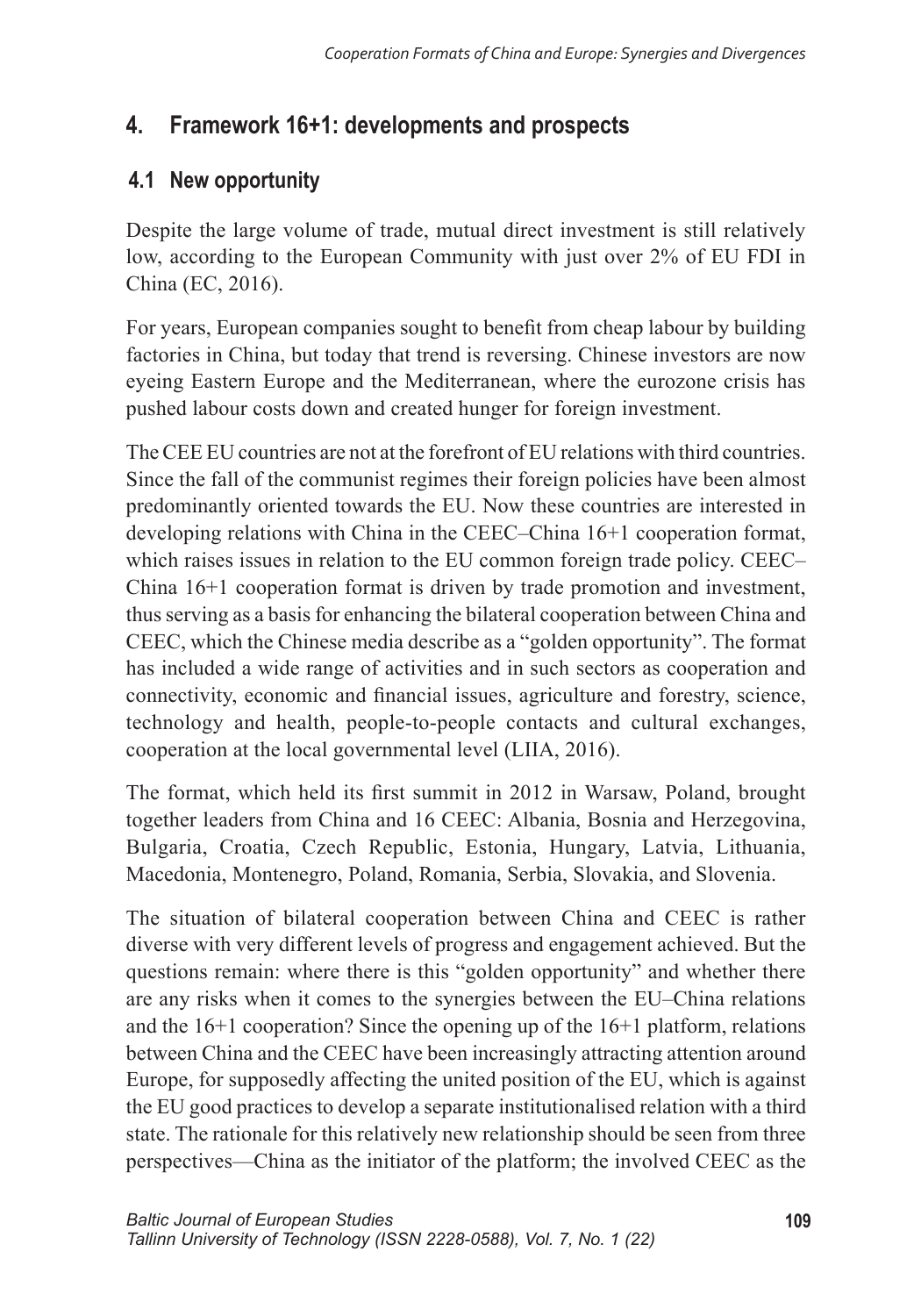main beneficiaries; and the EU as the 'mother' unit partly encompassing the CEE region. Scholars argue (Turcsányi, 2014) that statements about a dividing line are improper and these accusations are based largely on false presumptions or potential future problems. On the other hand, the approach of the Western European countries may in fact point to the EU's internal problems. China is exploring new ways to expand its exports, looking for secure and reliable channels and hopes that building up better relations with the CEEC, most of whom are also EU MS, can help push forward its overall relations with the EU. In this context, the  $16+1$  format represents for China its complimentary "bridge" to Europe". The CEE region is becoming a distinct link within China's new Silk Road, which will more directly connect East Asia to Europe. Logistically CEEC will play a crucial role in making sure China's Silk Road Economic Belt reaches its final destination—Western Europe.

### 4.2 Achievements to date

The format has made CEE important in terms of Chinese foreign policy. Since the summits in Belgrade and Riga, the role of the Balkans and Baltic states in Chinese policy towards Europe has increased. Miscellaneous meetings under the 16+1 format contributed to the intensification of political dialogue on the lower level (for example, that of ministers and local authorities) and peopleto-people exchanges. Moreover, the status of Central Europe within the region and in the EU has been raised. The CEE countries showed that they are able to establish their own formula for cooperation with China, and to pursue an active policy towards non-European great powers. Another result is the rise of interest of potential investors in countries, which hosted the 16+1 summits. For example, Serbia and Romania recorded increased interest from potential investors, not only from China but also from Korea and Japan. As far as economic cooperation is concerned, discrepancies between EU and non-EU members are noticeable, especially in terms of investments and infrastructural projects. They are located mainly in the non-EU countries, which indicate the weakness of Chinese financial instruments that are not adapted to the needs of all countries. The Chinese credit line is being used, for example, in Bosnia and Herzegovina for the construction of a thermal power plant in Stanari, in Macedonia for building highways, and in Serbia for a Belgrade bypass. Credit from China-based Exim Bank is being used to build a new thermal power plant unit in Kostolac. Similar credit was also utilised to build a bridge over the Danube in Belgrade, which was officially opened in 2014 (Szczudlik, 2016). In terms of failures to date, there has been little progress with the high-speed Belgrade-to-Budapest railway, a 16+1 flagship project. Many agreements have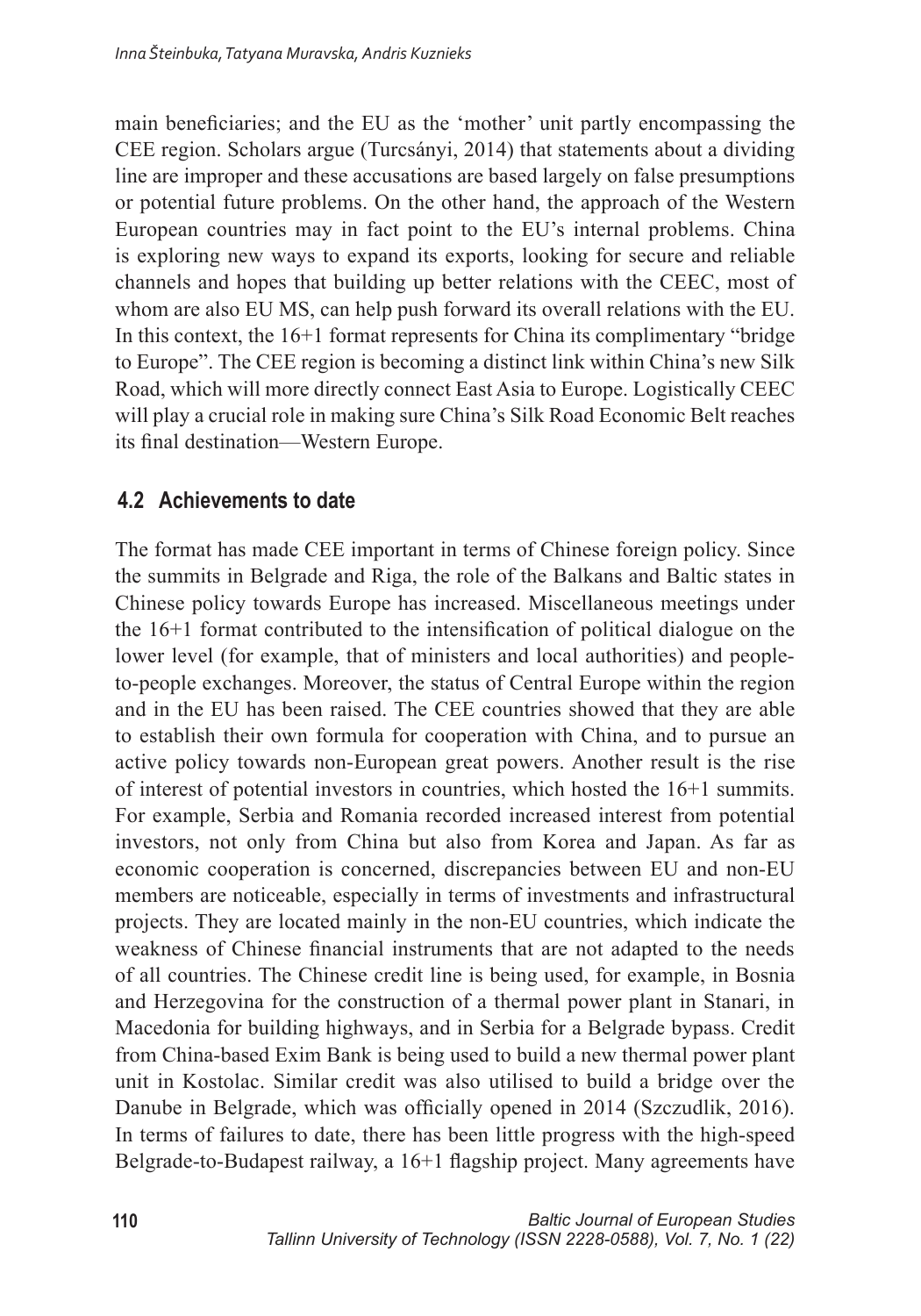#### **The Riga Summit**

The fifth CEEC–China 16+1 Summit took place in Riga on 4–6 November 2016; although it is seen as a great achievement by Latvian hosts, there was an overall impression that it was very much Chinese-driven event. Both the Latvian PM Kučinskis and the Chinese PM Li Kegiang emphasised the importance of EU-China cooperation and complementarity of the 16+1 format. At the summit, China launched a 10 billion euro investment fund to finance projects in CEE (Ministry of Foreign Affairs of the Republic of Latvia, 2016); the fund is aiming to raise a total of 50 billion euros in project financing for sectors such as infrastructure, hightech manufacturing and consumer goods. While targeting the CEE region, it could extend to the rest of Europe and other areas. if relevant to China–CEE cooperation. It also has certain synergy with and well compliments the Investment Plan for Europe (Nikers,  $2016$ ).

The summit focussed on the logistics and development of new freight routes, symbolically, the first rail cars loaded with containers arrived in Riga from the Chinese city of Yiwu, carrying textiles, plumbing and household goods, the train travelled more than 11,000 kilometres across Russia to Riga in 16 days (Yiwu-Zabaikalsk-Riga).

It is evident that China is becoming an increasingly important trading partner for all three of the Baltic States, as their access to and interest in the Russia market has gradually eroded. Moreover, the Baltics' exports to China have been growing. Ten years ago, in 2006, Latvian exports to China accounted for only 10 million euros, while currently they have grown to more than 100 million euros (106.75 million US dollars). Latvian food exports to China, in particular, have found new niches thanks to the certification of a number of dairy and fish manufacturers. In addition, Latvian timber products, cosmetics and electrical equipment have also been making substantial inroads in China (Simurina, 2015).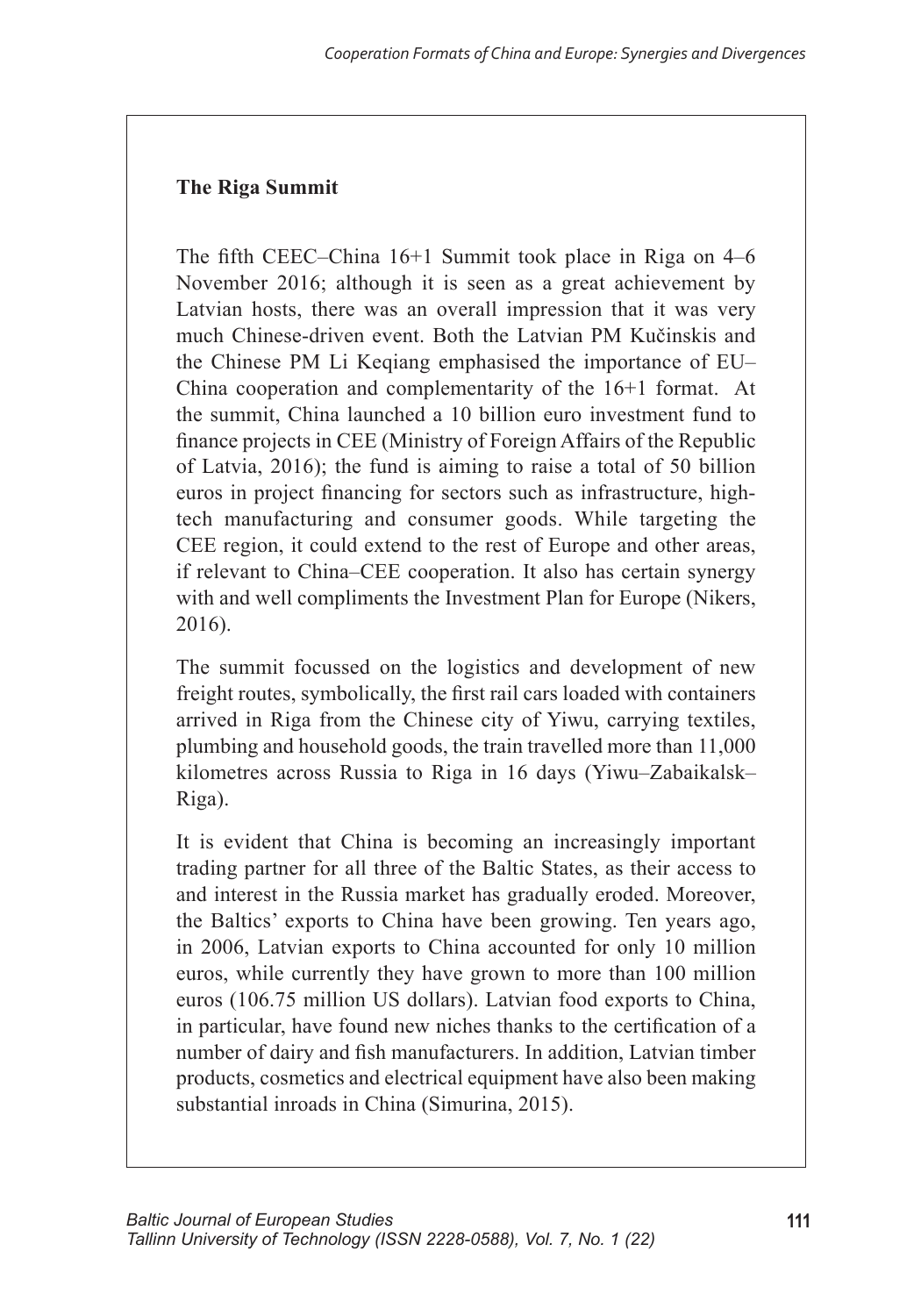been signed but not implemented, and there are concerns that the 1.7 billion dollar line of credit extended by China may seriously increase Hungary's national debt. Furthermore, the European Commission has initiated preliminary infringement proceedings against Hungary. This is because the project assumes implementation by a consortium from Hungary and China (15% and 85%, respectively) based on an intergovernmental agreement (Szczudlik, 2016), but not through issuing tender procedures. In Riga the decision was made that the consortium will announce a tender and sign agreements with contractors. This means that the consortium itself will not be a project contractor, although the financial aspects have not changed and 85% of the project (Szczudlik, 2016) was expected to be financed with Chinese credit. Still, the level of Chinese investments is modest, while the trade deficit on the CEE side is increasing. China has not yet located manufacturing bases in Central Europe, an idea that it announced at previous summits. At the same time Chinese firms are increasingly investing in CEEC. These investments are quite a new phenomenon and still constitute a small share of China's total FDI in Europe (10%), but since 2006 we have seen a growing influx of Chinese investments into the region, which is expected to increase further in the future (Fig. 7).



Figure 7. China's OFDI stock in Visegrad Countries, 2003-2012 (billion US dollars)

Source: CEIC, 2012; MOFCON 2013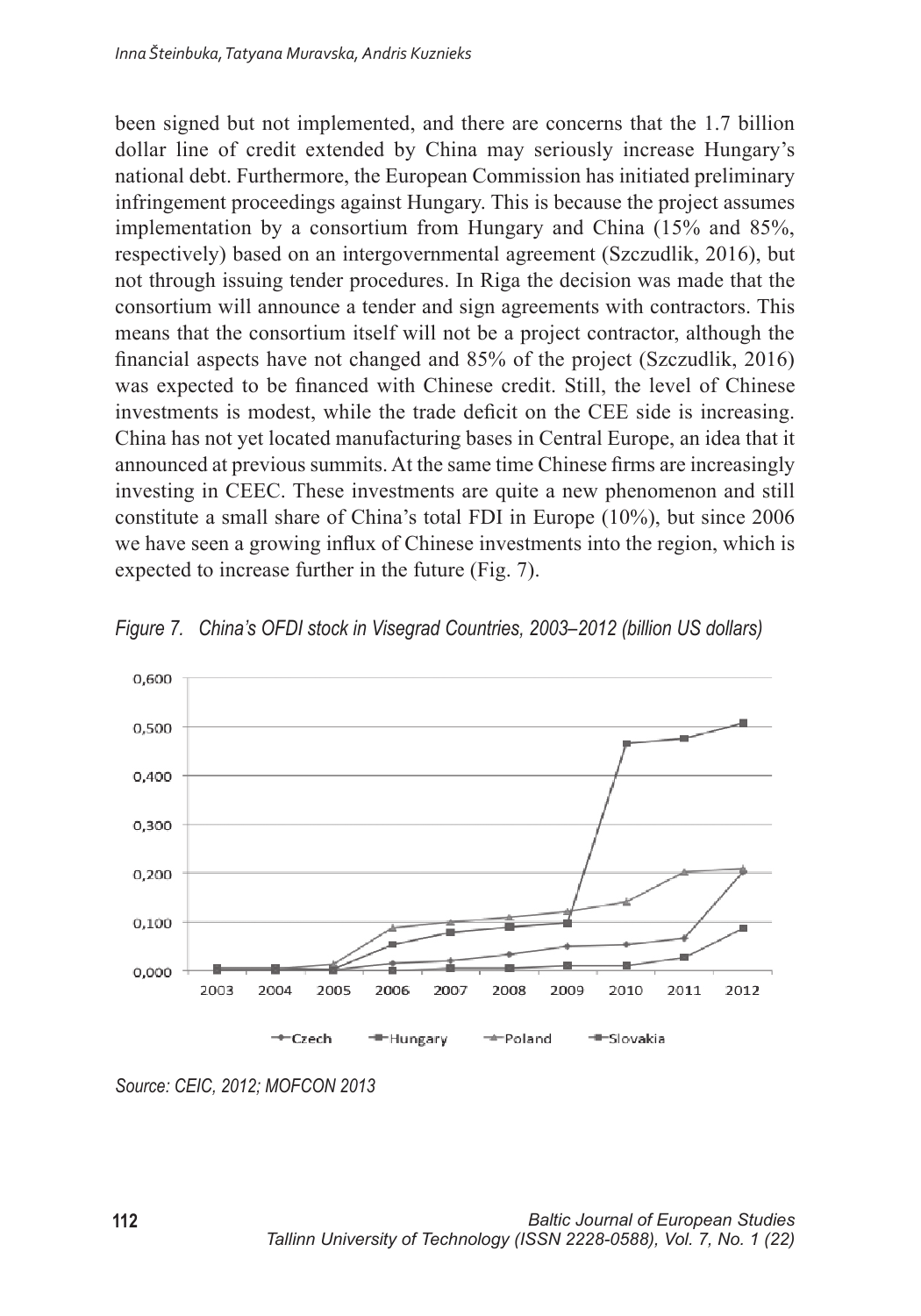## 4.3 Prospects

China and the European countries will not abandon the  $16+1$  format—a useful political instrument. One may expect an extension of the format, for example with other countries acting as observers. This assumption may be vindicated by the fact that China has recently been promoting the 16+1 as "open". With more countries on board in the framework of  $16+1$ . China may highlight its rising international status and attract more allies for its own interests. At one  $16+1$ meeting in Ningbo, in June, Hungary openly declared support for granting China market economy status. It also supported China's position on the South China Sea issue, just before a ruling by the Court of Arbitration, and afterwards, with Croatia, was reluctant to adopt the EU statement about this issue. The decision to hold the next  $16+1$  summit in Hungary might be perceived as appreciation for Viktor Orbán's pro-Chinese policy. It is worth mentioning that the Czech Republic was also interested in hosting the next summit (Szczudlik, 2016). For China, the 16+1 remains a mechanism for gaining knowledge about the region, such as investment conditions and plans, important for the implementation of the Silk Road initiative

The 16 countries will also use the format to indicate their own interests and strengthen bilateral relations with China. A good example is Latvia, which is greatly interested in transport in the northeastern part of Europe. Latvia sees opportunities for cooperation with China, following the deterioration of its relations with Russia after the imposition of sanctions that limited Russian trade in the ports of the Baltic States. The 16+1 format should serve as well for Poland (Szczudlik, 2016) as a complementary element for strengthening bilateral relations and the pursuit of Polish interests.

#### **Concluding remarks**  $5<sub>1</sub>$

The analysis shows that there is high level of synergy between the EU–China and CEEC–China cooperation as both are based on the same objectives to boost trade and investment and to create jobs and growth. CEEC and China's ever growing cooperation should rather be seen as complementary to the efforts that are taken on the EU–China level. In addition, there are no major risks that could go against the EU; moreover, neither the CEE countries nor China have any motivation to try to weaken the EU.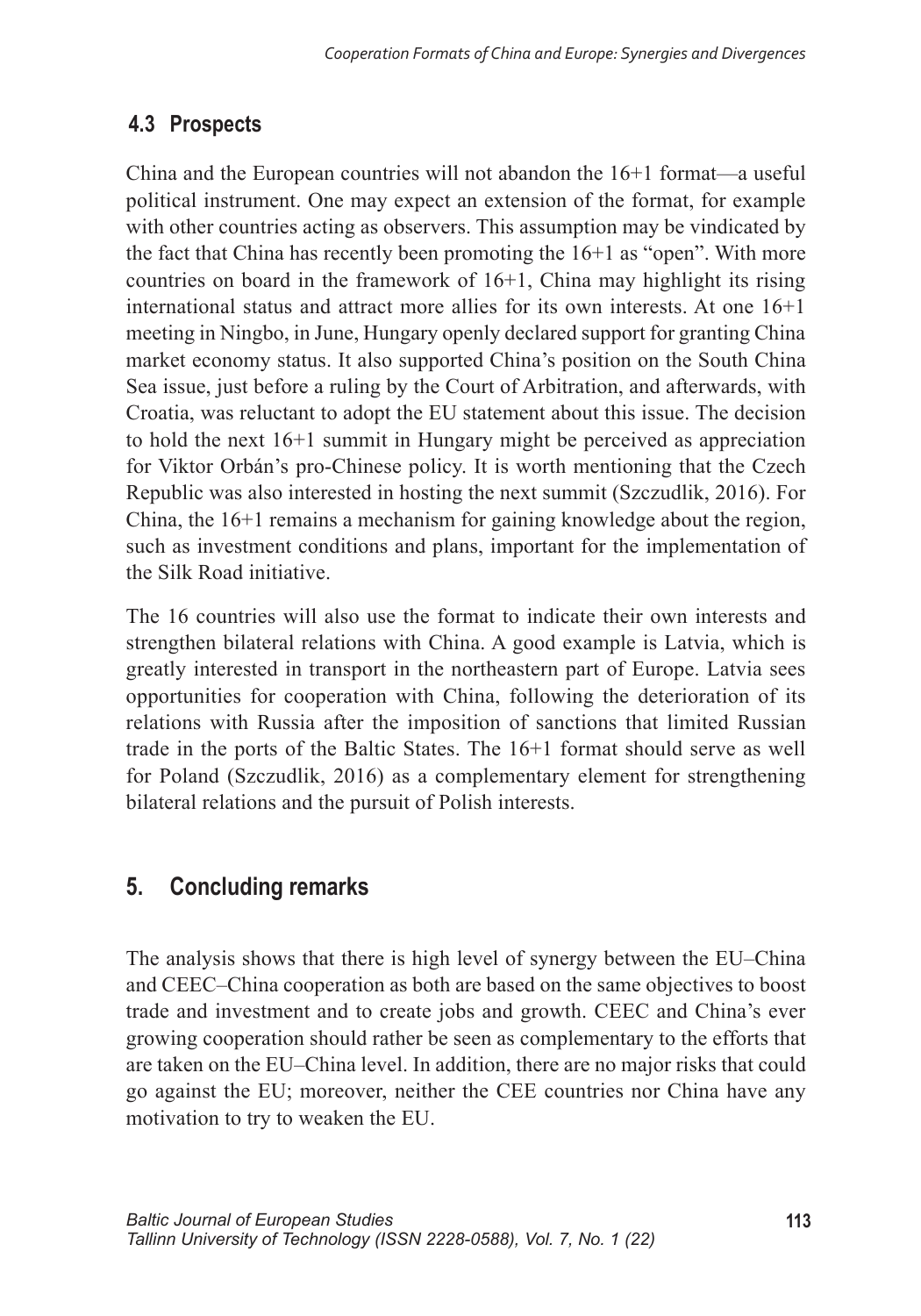Chinese investments and trade cooperation and the challenges of evergrowing CEEC–China partnership in the different formats, including the new platform of 16+1, are still a new platform a 'work in progress' and have attracted increasing attention for affecting the united position of the EU in its foreign policy.

In the last decade, bilateral relations between the EU and China have become a real "strategic partnership" in the areas of trade cooperation, environmental protection, innovation, research, education and international security. In the coming years, cooperation will become even stronger and more challenging. If these challenges are to become opportunities using a win-win approach, they must be based on the "reciprocity" principle.

While in China the framing and implementation of development policies is very much centrally coordinated, the EU is definitely weak when it comes to framing common political and economic strategies; in many cases, particularly regarding economic issues, the EU MS compete instead of cooperating, leaving individual enterprises to decide on strategies on how and where to invest. This dynamic could harm the economy of the majority of MS, particularly given that these challenges cannot be tackled effectively by individual national systems.

The need to reinforce EU action on the "European dimension" of OBOR is clear from the fact that under the  $16+1$  mechanism (12 of the 16 are EU Member States), cooperation is already underway between China and the CEE countries. This process should be properly managed for this dynamic not to lead to tension, damaging European cohesion and relations between the EU, its MS and between the countries themselves

The absence of a clear and coordinated EU position on the AIIB has not allowed for the planning and implementation of a common strategy, which would certainly have been useful for harnessing the EU's interests to those of the individual MS. Given the pace of change and the considerable prospects for development of AIIB, the EU should support greater coordination at Member State level, partly with a view to shaping initiatives planned and implemented using a common approach which analyses all the abovementioned initiatives holistically.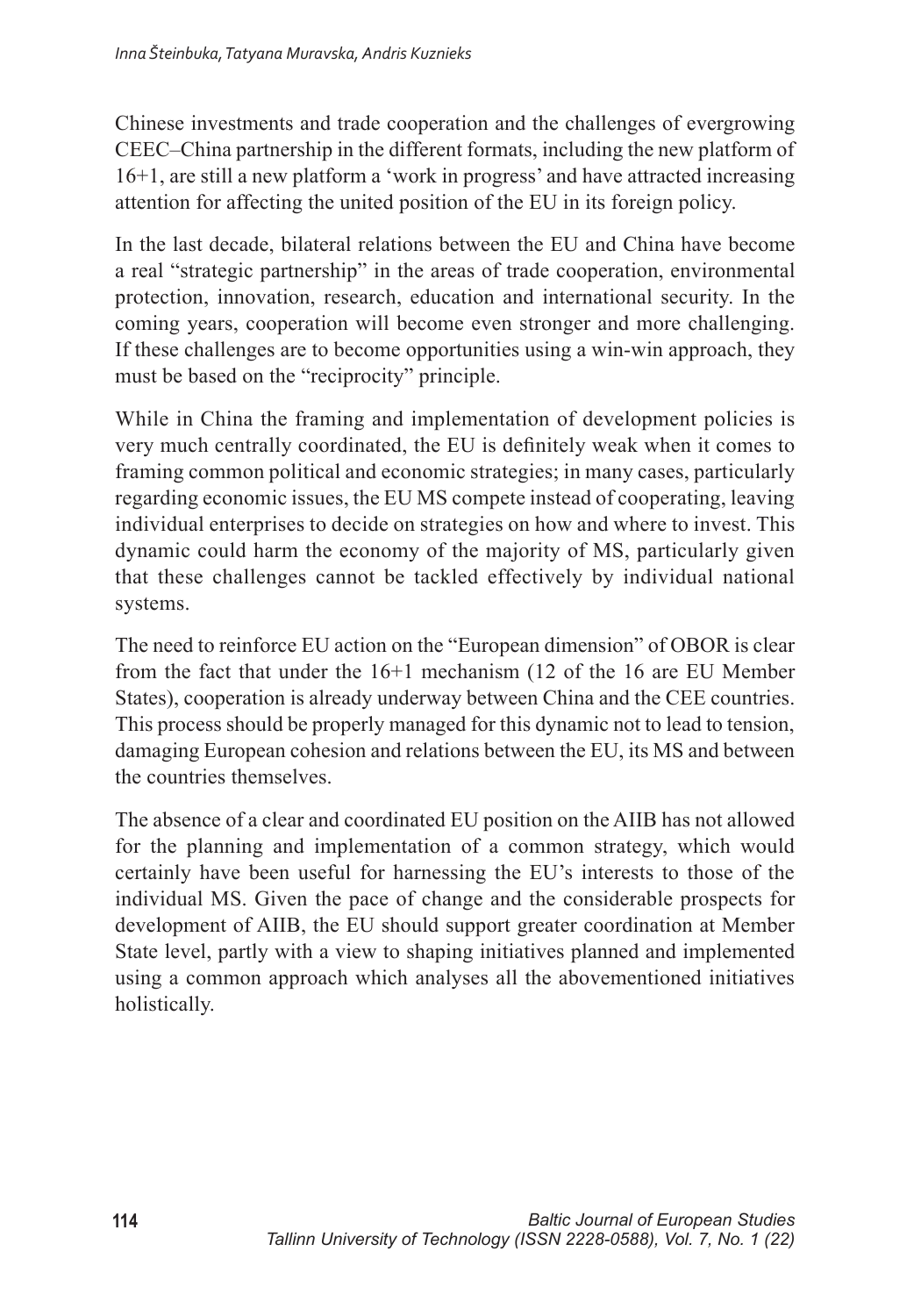Inna Šteinbuka, currently head of the EC Representation in Riga (since September 2011) was director of Social and Information Society Statistics in Eurostat, European Commission in 2008-2011, and director of Economic and Regional Statistics in 2005-2008. From 2001-2005 she was chair of the Latvian Public Utilities Commission in charge of regulation of electricity, gas and telecommunication markets as well as railway and postal services. From 1999-2001. she was senior advisor to executive director at the International Monetary Fund in Washington DC. From 1991 to 1999, she was director of Economic Analyses and Fiscal Policy Department in the Latvian Ministry of Finance, and advisor to Minister of Finance. Mrs. Steinbuka is professor of economics at the Latvian University and member of the Latvian Academy of Sciences.

Tatyana Muravska is professor of regional and European integration studies at the University of Latvia (UL). Her research and publications have covered social and economic issues in the EU-12, including external cooperation with third countries. Since the beginning of the 1990s she has been involved in the process of developing European studies at the UL; she has been visiting professor in partner universities in Europe, Canada and India. She has held fellowships at a number of academic institutions in the EU and Canada. Since 2000 she is director of the Centre for European and Transition Studies, European studies master's programme, Doctoral School for European Integration and Baltic Sea Region Studies, academic coordinator of Jean Monnet Centre of Excellence and Jean Monnet Chair ad personam at the UL; President of Latvian European Community Studies Association. She has been involved in EU, World Bank, UNDP, CIDA research projects.

Andris Kuznieks is deputy head of the European Commission Representation in Latvia. He holds a master's degree in European Studies from the University of Latvia. His research and academic activities have been mainly focussed on EU regional policy. He is lecturer at the European Studies Programme, University of Latvia. He has expertise also in external cooperation with third countries especially Eastern Partnership and Central Asia. He has been the leading expert in EU funded projects in Kazakhstan, Georgia, Russia and Azerbaijan.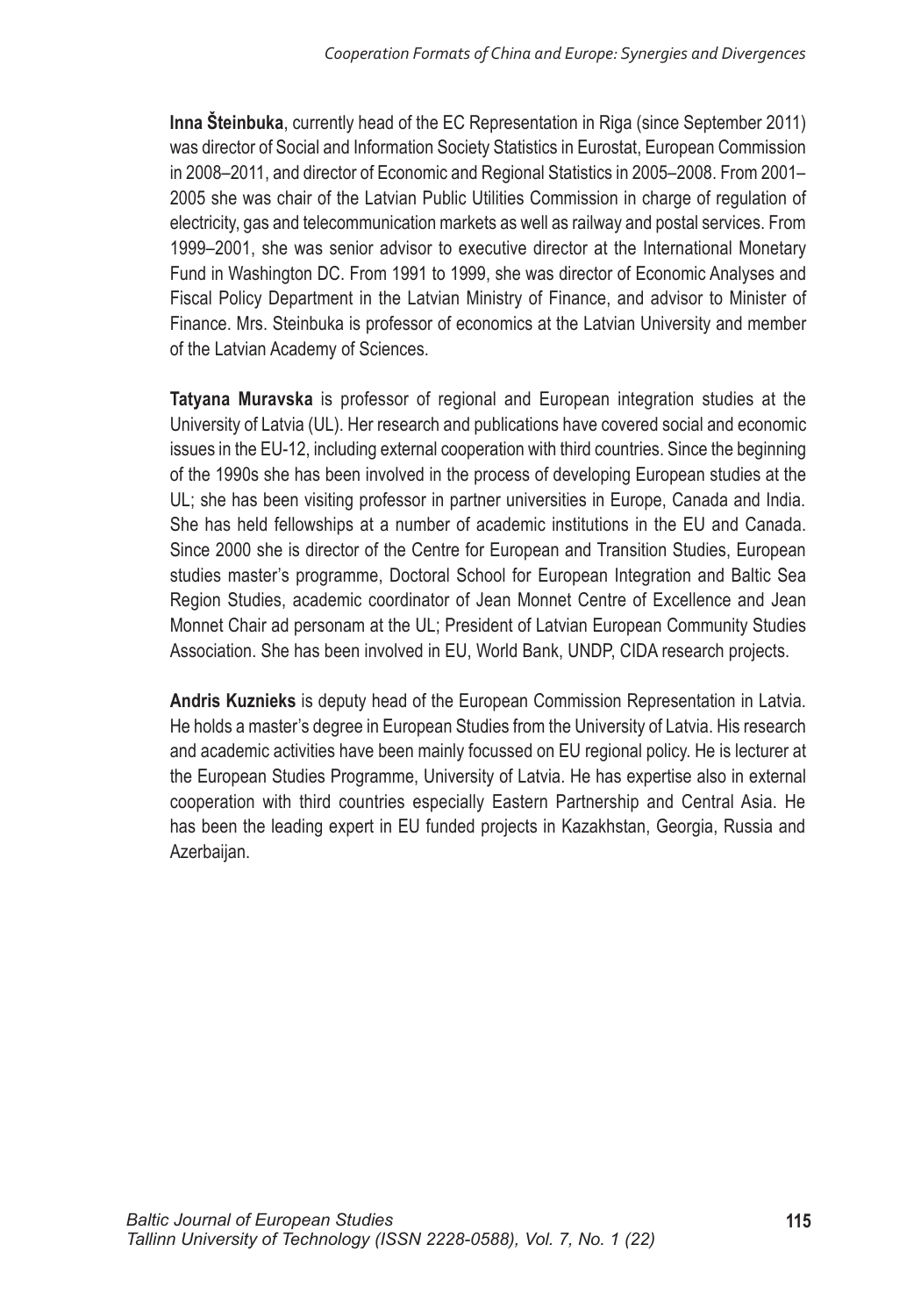## **References**

- CEIC (2012), CEIC Data's China Premium Database. Retrieved from https://www. ceicdata.com/ [accessed May 2017]
- EC (2015). EU-China High Level Economic and Trade Dialogue, Beijing, 28 September 2015
- EC DGT (2016), China main indicators, European Union Trade in Goods. Retrieved from http://trade.ec.europa.eu/doclib/docs/2006/september/tradoc 113366.pdf [accessed May 2017]
- Eurostat (2016), *Economic relations between China and the EU*. Retrieved from http://ec.europa.eu/trade/policy/countries-and-regions/countries/china/ [accessed May 20171
- **Ewert, I.** (2016), *Between High Hopes and Real Challenges*, Security Policy Brief, Egmont Royal Institute for International Relations, no. 68, February 2016. Retrieved from http://www.egmontinstitute.be/wp-content/uploads/2016/02/ SPB68-Ewert.pdf [accessed May 2017]
- (2015), "China's European Investment: Mission of China to the EU," Politico, 11 February 2015. Retrieved from http://www.politico.eu/sponsored-content/ chinas-european-investment/ [accessed May 2017]
- Gambrella, L. (2016), 'EU needs forward-looking China plan,' Eureporter World, 3 August 2016. Retrieved from https://www.eureporter.co/world/2016/08/03/euneeds-forward-looking-china-plan/ [accessed May 2017]
- Hanemann, T. & Huotari, M. (2016), A New Record Year for Chinese Outbound *Investment in Europe*, Rhodium Group Report. Retrieved from http://rhg.com/ reports/a-new-record-year-for-chinese-outbound-investment-in-europe [accessed] May 2017]
- Kerikmäe, T. & Chochia, A., eds. (2016), Political and Legal Perspectives of the EU *Eastern Partnership Policy*, Heidelberg, New York, etc.: Springer International Publishing.
- LIIA (2016), 'Forum introduction,' International Forum of China and Central and Eastern European Countries: Enhanced Connectivity for Common Advancement, 4 November 2016, Latvian Institute of International Affairs.
- Maçães, B. (2016), "China's Belt and Road: Destination Europe," Carnegie Europe, 9 November 2016. Retrieved from http://carnegieeurope.eu/2016/11/09/china-sbelt-and-road-destination-europe-pub-65075 [accessed May 2017]
- Ministry of Foreign Affairs of the Republic of Latvia (2016), 'The meeting of Heads of Government of Central and Eastern European countries and China: Riga Declaration,' Cooperation between China and Central and Eastern European Countries, 10 November 2016. Retrieved from http://www.china-ceec.org/eng/